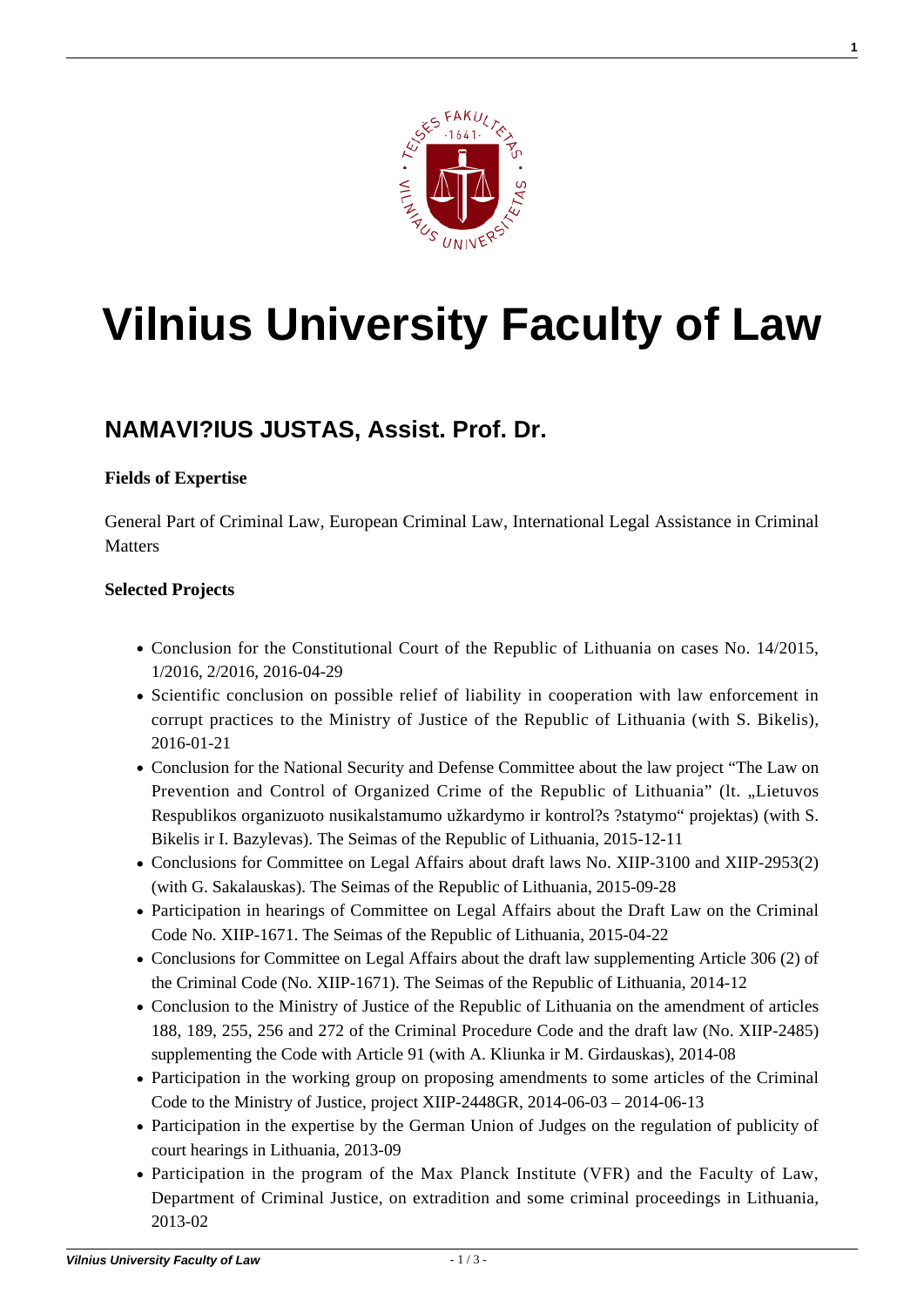Participation in the program on issues of international jurisdiction in European countries, together with VU Faculty of Law, Bonn University, 2012

### **Publications**

- NAMAVI?IUS, J. *Territorialgrundsatz und Distanzdelikt*: mokslo studija. Baden-Baden: Nomos, 2012, p. 189.
- NAMAVI?IUS, J. Bausm?s legitimavimas Vokietijos baudžiamosios teis?s doktrinoje. *Teis?,* 2007, t. 62, p. 67 – 85.
- NAMAVI?IUS, J. Neuere Entwicklungen des litauischen Strafrechts. *Osteuropa Recht*. Berlin: Berliner Wissenschafts Verlag GmbH, 2013, Jg. 59, Hf. 1, p. 90-100. ISSN 0030-6444.
- NAMAVI?IUS, J. Baudžiamojo ?statymo galiojimas erdv?je. *Globalizacijos išš?kiai baudžiamajai justicijai*: recenzuot? mokslini? straipsni? baudžiamosios teis?s, bausmi? vykdymo ir baudžiamojo proceso klausimais rinkinys. Vilnius: Registr? centras, 2014. p. 103-121.
- [NAMAVI?IUS, J. Europos S?jungos pagrindin?s teis?s baudžiamosios justicijos kontekste.](http://teise.org/wp-content/uploads/2016/07/J.Namavi%C4%8Dius-2015_3-.pdf) *[Teis?s problemos](http://teise.org/wp-content/uploads/2016/07/J.Namavi%C4%8Dius-2015_3-.pdf)*[, 2015, Nr. 3 \(89\), p. 5 – 32. ISSN](http://teise.org/wp-content/uploads/2016/07/J.Namavi%C4%8Dius-2015_3-.pdf) [1392-1592.](http://teise.org/wp-content/uploads/2016/07/J.Namavi%C4%8Dius-2015_3-.pdf)
- [NAMAVI?IUS, J. Neteis?to praturt?jimo nusikaltimo konstitucin? problematika.](http://www.zurnalai.vu.lt/teise/article/view/10441) *[Teis?,](http://www.zurnalai.vu.lt/teise/article/view/10441)* [2016, t.](http://www.zurnalai.vu.lt/teise/article/view/10441) [101, p. 7 – 28. ISSN 1392-1274.](http://www.zurnalai.vu.lt/teise/article/view/10441)
- [NAMAVI?IUS. J. Kar?nos liudytojas baudžiamojoje teis?je.](http://teise.org/wp-content/uploads/2017/01/Ketvirtis-amziaus-rinkinys.pdf) *[Ketvirtis amžiaus tiriant ir](http://teise.org/wp-content/uploads/2017/01/Ketvirtis-amziaus-rinkinys.pdf) [reformuojant Lietuvos teisin? sistem?](http://teise.org/wp-content/uploads/2017/01/Ketvirtis-amziaus-rinkinys.pdf)*[: recenzuot? straipsni? rinkinys Lietuvos teis?s instituto 25](http://teise.org/wp-content/uploads/2017/01/Ketvirtis-amziaus-rinkinys.pdf) [met? sukak?iai. Vilnius: VŠ? Akademin? leidyba, 2016, p. 249-265.](http://teise.org/wp-content/uploads/2017/01/Ketvirtis-amziaus-rinkinys.pdf)
- NAMAVI?IUS, J. Baudžiamosios jurisdikcijos taisykl?s Europos S?jungos teis?s aktuose ir ?gyvendinimas Lietuvoje. *Šiuolaikin?s baudžiamosios teis?s tendencijos = ??????????? ????????? ???????? ?????????? ?????* : recenzuot? mokslini? straipsni? baudžiamosios politikos ir baudžiamosios teis?s klausimais rinkinys. Vilnius: Vilniaus universiteto teis?s fakultetas, 2015, p. 189-218.
- ŠVEDAS, G., *et al. Baudžiamoji teis?. Bendroji dalis. Praktikumas:* mokymo priemon?. Vilnius: Registr? centras, 2014, p. 143.
- NAMAVI?IUS, J. Die Reform der litauischen Verwaltungsjustiz. *Osteuropa-Recht*, 2007, S. 21 36.
- NAMAVI?IUS, J. Hafenlichter. *Juristische Ausbildung*, 2007, Heft 3, p. 190 196. ISSN 0720-6356.
- NAMAVI?IUS, J. Bausm?s legitimavimas Vokietijos baudžiamosios teis?s doktrinoje. *Teis?,* 2007, t. 62, p. 67 – 85. ISSN 1392-1274.
- NAMAVI?IUS, J.; NAMAVI?IUS, Z. Souveränität und integration: Verfassungsrechtliche Fragen der Mitgliedschaft Litauens in der Europäischen Union. *Osteuropa-Recht*, 2006, Jg. 52, Heft 3-4, p. 152-163.

#### **Honors and Recognitions**

- Member of Vilnius University Faculty of Law Commission for the nomination of scholarships, since 2016-03-01
- Member of the strategic activity group formed by the Rector of Vilnius University, since 2015-05-14